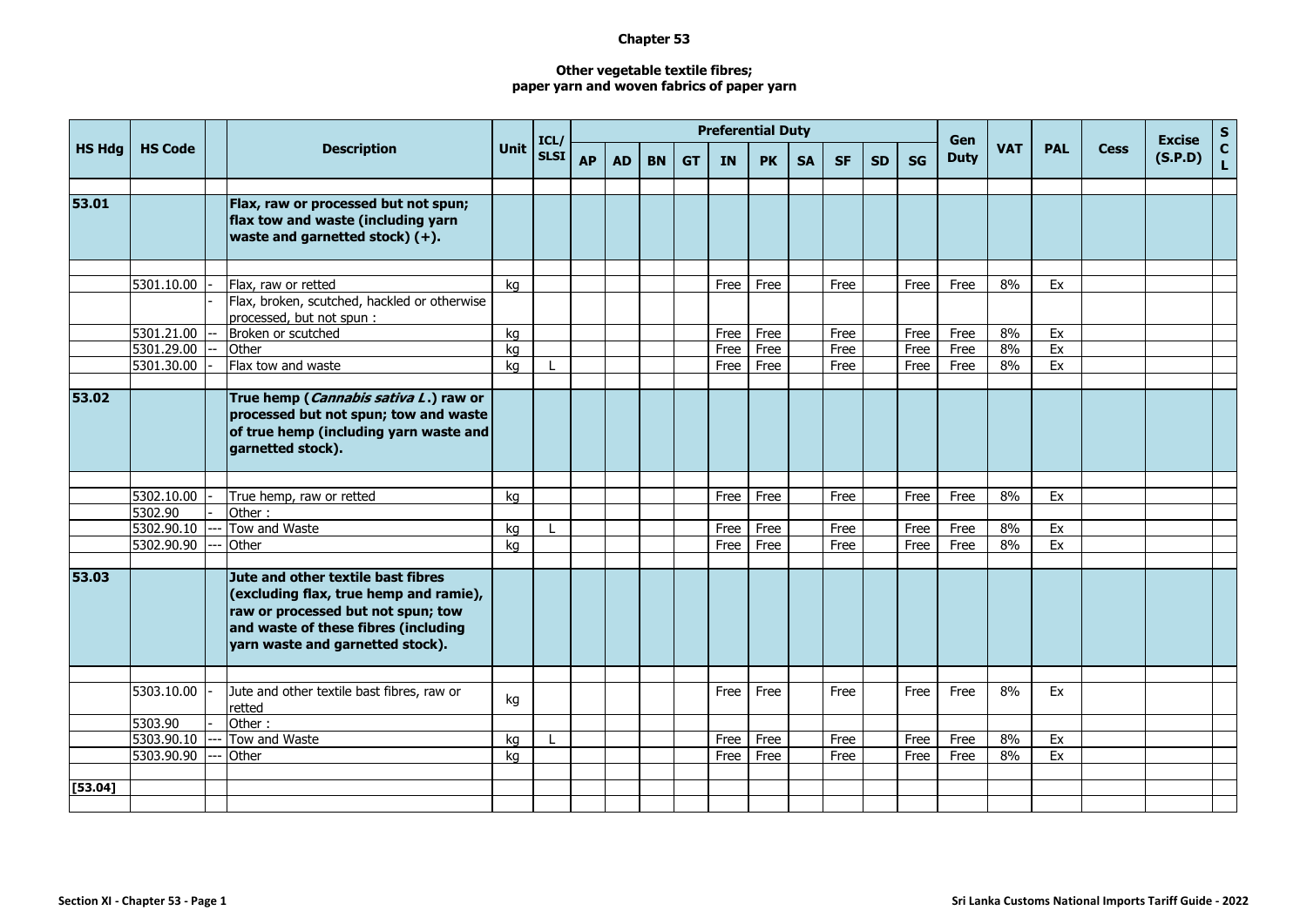|               |                 |                                                                                                                                                                                                                                                                      |             | ICL/        | <b>Preferential Duty</b> |           |           |           |           |           |           |           |     |           | Gen         |            |            |             | <b>Excise</b> | ${\sf s}$          |
|---------------|-----------------|----------------------------------------------------------------------------------------------------------------------------------------------------------------------------------------------------------------------------------------------------------------------|-------------|-------------|--------------------------|-----------|-----------|-----------|-----------|-----------|-----------|-----------|-----|-----------|-------------|------------|------------|-------------|---------------|--------------------|
| <b>HS Hdg</b> | <b>HS Code</b>  | <b>Description</b>                                                                                                                                                                                                                                                   | <b>Unit</b> | <b>SLSI</b> | <b>AP</b>                | <b>AD</b> | <b>BN</b> | <b>GT</b> | <b>IN</b> | <b>PK</b> | <b>SA</b> | <b>SF</b> | SD. | <b>SG</b> | <b>Duty</b> | <b>VAT</b> | <b>PAL</b> | <b>Cess</b> | (S.P.D)       | $\mathbf{C}$<br>L. |
| 53.05         | 5305.00.00      | Coconut, abaca (Manila hemp or Musa<br>textilis Nee), ramie and other<br>vegetable textile fibres, not elsewhere<br>specified or included, raw or processed<br>but not spun; tow, noils and waste of<br>these fibres (including yarn waste and<br>garnetted stock) : |             |             |                          |           |           |           |           |           |           |           |     |           |             |            |            |             |               |                    |
|               |                 |                                                                                                                                                                                                                                                                      |             |             |                          |           |           |           |           |           |           |           |     |           |             |            |            |             |               |                    |
|               |                 | Raw bristle fibre of coconut (coir) :                                                                                                                                                                                                                                |             |             |                          |           |           |           |           |           |           |           |     |           |             |            |            |             |               |                    |
|               | 5305.00.11      | Twisted                                                                                                                                                                                                                                                              | kg          |             |                          |           |           |           |           |           |           |           |     |           | 15%         | 8%         | 10%        | 10%         |               |                    |
|               | 5305.00.12      | Not twisted                                                                                                                                                                                                                                                          | kg          |             |                          |           |           |           |           |           |           |           |     |           | 15%         | 8%         | 10%        | 10%         |               |                    |
|               | 5305.00.13 ---  | Bleached                                                                                                                                                                                                                                                             | kg          |             |                          |           |           |           |           |           |           |           |     |           | 15%         | 8%         | 10%        | 10%         |               |                    |
|               | 5305.00.14 ---- | Dyed                                                                                                                                                                                                                                                                 | kg          |             |                          |           |           |           |           |           |           |           |     |           | 15%         | 8%         | 10%        | 10%         |               |                    |
|               |                 | Raw mattress fibre of coconut (coir) :                                                                                                                                                                                                                               |             |             |                          |           |           |           |           |           |           |           |     |           |             |            |            |             |               |                    |
|               | 5305.00.21      | Mixed with animal hair and not twisted                                                                                                                                                                                                                               | kg          |             |                          |           |           |           |           |           |           |           |     |           | 15%         | 8%         | 10%        | 10%         |               |                    |
|               | 5305.00.22      | Other twisted                                                                                                                                                                                                                                                        | kg          |             |                          |           |           |           |           |           |           |           |     |           | 15%         | 8%         | 10%        | 10%         |               |                    |
|               | 5305.00.23      | Other not twisted                                                                                                                                                                                                                                                    | kg          |             |                          |           |           |           |           |           |           |           |     |           | 15%         | 8%         | 10%        | 10%         |               |                    |
|               | 5305.00.30      | Raw mixed fibre of coconut (coir) twisted                                                                                                                                                                                                                            | kg          |             |                          |           |           |           |           |           |           |           |     |           | 15%         | 8%         | 10%        | 10%         |               |                    |
|               |                 | Raw omatt fibre of coconut (coir) :                                                                                                                                                                                                                                  |             |             |                          |           |           |           |           |           |           |           |     |           |             |            |            |             |               |                    |
|               | 5305.00.41      | Twisted                                                                                                                                                                                                                                                              | kg          |             |                          |           |           |           |           |           |           |           |     |           | 15%         | 8%         | 10%        | 10%         |               |                    |
|               | 5305.00.42      | Not twisted                                                                                                                                                                                                                                                          | kg          |             |                          |           |           |           |           |           |           |           |     |           | 15%         | 8%         | 10%        | 10%         |               |                    |
|               | 5305.00.50      | Raw fibre pith of coconut (raw format not<br>processed)                                                                                                                                                                                                              | kg          |             |                          |           |           |           |           |           |           |           |     |           | 15%         | 8%         | 10%        | 10%         |               |                    |
|               |                 | Other raw fibre of coconut (coir) :                                                                                                                                                                                                                                  |             |             |                          |           |           |           |           |           |           |           |     |           |             |            |            |             |               |                    |
|               | 5305.00.61      | Twisted                                                                                                                                                                                                                                                              | kg          |             |                          |           |           |           |           |           |           |           |     |           | 15%         | 8%         | 10%        | 10%         |               |                    |
|               | 5305.00.69      | Other                                                                                                                                                                                                                                                                | kg          |             |                          |           |           |           |           |           |           |           |     |           | 15%         | 8%         | 10%        | 10%         |               |                    |
|               |                 | Of coconut (coir) :                                                                                                                                                                                                                                                  |             |             |                          |           |           |           |           |           |           |           |     |           |             |            |            |             |               |                    |
|               | 5305.00.71      | Moulded products for use in horticulture                                                                                                                                                                                                                             | kg          |             |                          |           |           |           |           |           |           |           |     |           | 15%         | 8%         | 10%        | 10%         |               |                    |
|               | 5305.00.72      | Tow, noils and waste                                                                                                                                                                                                                                                 | kg          |             |                          |           |           |           |           |           |           |           |     |           | 15%         | 8%         | 10%        | 10%         |               |                    |
|               | 5305.00.79      | Other                                                                                                                                                                                                                                                                | kg          |             |                          |           |           |           |           |           |           |           |     |           | 15%         | 8%         | 10%        | 10%         |               |                    |
|               |                 | Of abaca:                                                                                                                                                                                                                                                            |             |             |                          |           |           |           |           |           |           |           |     |           |             |            |            |             |               |                    |
|               | 5305.00.81      | Raw                                                                                                                                                                                                                                                                  | kg          |             |                          |           |           |           |           |           |           |           |     |           | 15%         | 8%         | 10%        | 10%         |               |                    |
|               | 5305.00.82      | Tow, noils and waste                                                                                                                                                                                                                                                 | kg          |             |                          |           |           |           |           | Free      |           |           |     |           | 15%         | 8%         | 10%        | 10%         |               |                    |
|               | 5305.00.89      | Other                                                                                                                                                                                                                                                                | kg          |             |                          |           |           |           |           | Free      |           |           |     |           | 15%         | 8%         | 10%        | 10%         |               |                    |
|               |                 | Other:                                                                                                                                                                                                                                                               |             |             |                          |           |           |           |           |           |           |           |     |           |             |            |            |             |               |                    |
|               | 5305.00.91      | Raw of sisal and other textile fibres of the<br>genus Agava                                                                                                                                                                                                          | kg          |             |                          |           |           |           | Free      | Free      |           | Free      |     | Free      | Free        | 8%         | 10%        |             |               |                    |
|               | 5305.00.92      | Other tow and waste of sisal and other<br>textile fibres of the genus Agava                                                                                                                                                                                          | kg          |             |                          |           |           |           | Free      | Free      |           | Free      |     | Free      | Free        | 8%         | 10%        |             |               |                    |
|               | 5305.00.93      | Other of sisal and other textile fibres of the<br>genus Agava                                                                                                                                                                                                        | kg          |             |                          |           |           |           | Free      | Free      |           | Free      |     | Free      | Free        | 8%         | Ex         |             |               |                    |
|               | 5305.00.94      | Other tow and waste                                                                                                                                                                                                                                                  | kg          |             |                          |           |           |           |           | Free      |           |           |     |           | 15%         | 8%         | 10%        | 10%         |               |                    |
|               | 5305.00.99      | Other                                                                                                                                                                                                                                                                | kg          |             |                          |           |           |           |           | Free      |           |           |     |           | 15%         | 8%         | 10%        | 10%         |               |                    |
|               |                 |                                                                                                                                                                                                                                                                      |             |             |                          |           |           |           |           |           |           |           |     |           |             |            |            |             |               |                    |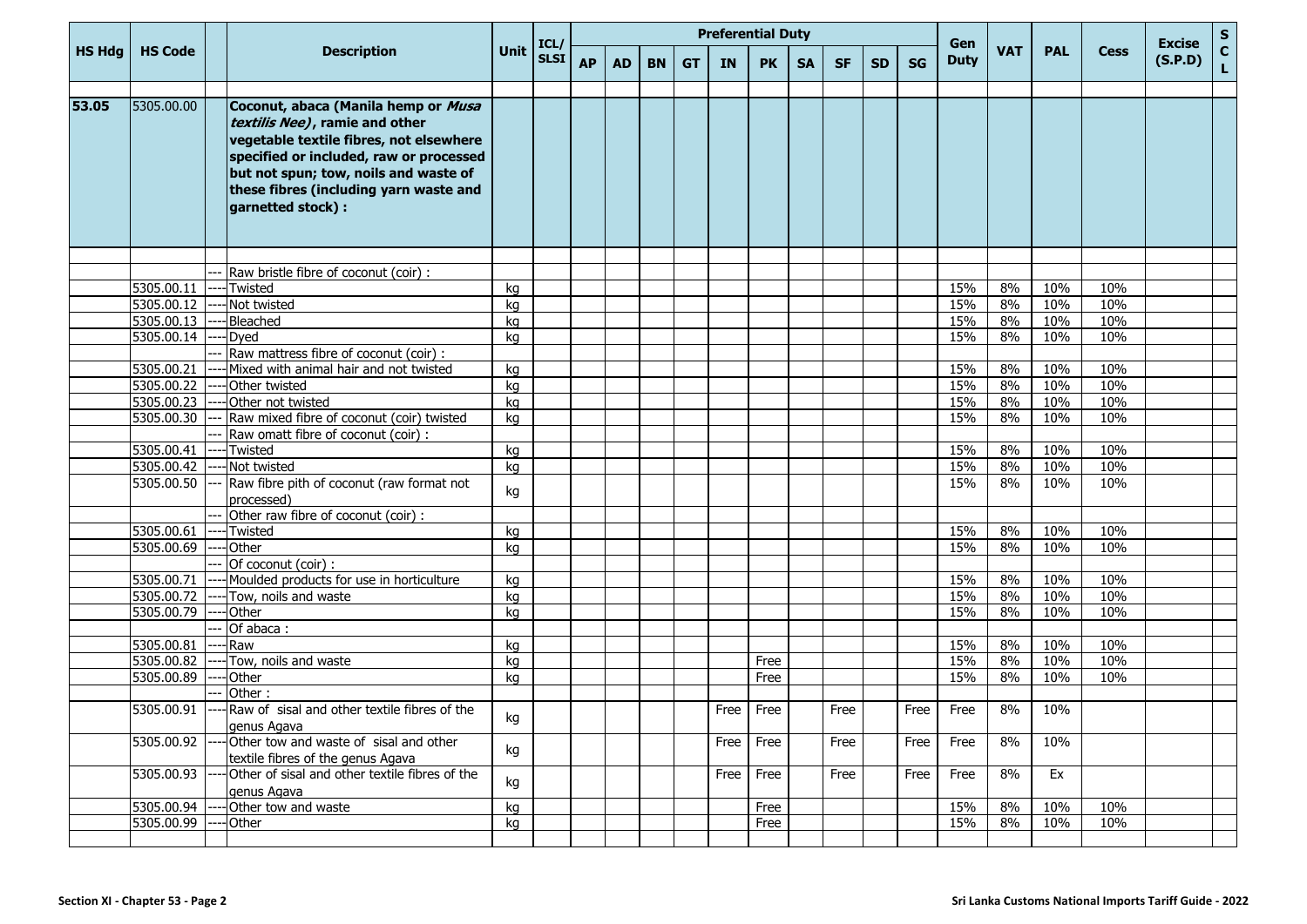|               |                          |                             |                                                                            |      | ICL/        | <b>Preferential Duty</b> |           |           |           |             |              |           |              |           |              |             | Gen        |            |                      | <b>Excise</b> | ${\sf s}$                                                              |
|---------------|--------------------------|-----------------------------|----------------------------------------------------------------------------|------|-------------|--------------------------|-----------|-----------|-----------|-------------|--------------|-----------|--------------|-----------|--------------|-------------|------------|------------|----------------------|---------------|------------------------------------------------------------------------|
| <b>HS Hdg</b> | <b>HS Code</b>           |                             | <b>Description</b>                                                         | Unit | <b>SLSI</b> | <b>AP</b>                | <b>AD</b> | <b>BN</b> | <b>GT</b> | <b>IN</b>   | <b>PK</b>    | <b>SA</b> | <b>SF</b>    | <b>SD</b> | <b>SG</b>    | <b>Duty</b> | <b>VAT</b> | <b>PAL</b> | <b>Cess</b>          | (S.P.D)       | $\mathbf{C}$<br>$\mathsf{L}% _{0}\left( \mathsf{L}_{0}\right) ^{\ast}$ |
|               |                          |                             |                                                                            |      |             |                          |           |           |           |             |              |           |              |           |              |             |            |            |                      |               |                                                                        |
| 53.06         |                          |                             | Flax yarn.                                                                 |      |             |                          |           |           |           |             |              |           |              |           |              |             |            |            |                      |               |                                                                        |
|               |                          |                             |                                                                            |      |             |                          |           |           |           |             |              |           |              |           |              |             |            |            |                      |               |                                                                        |
|               | 5306.10.00<br>5306.20.00 |                             | Single<br>Multiple (folded) or cabled                                      | kg   |             |                          |           |           |           | Free        | Free<br>Free |           | Free<br>Free |           | Free<br>Free | Free        | 8%<br>8%   | Ex<br>Ex   |                      |               |                                                                        |
|               |                          |                             |                                                                            | kg   |             |                          |           |           |           | Free        |              |           |              |           |              | Free        |            |            |                      |               |                                                                        |
| 53.07         |                          |                             | Yarn of jute or of other textile bast<br>fibres of heading 53.03.          |      |             |                          |           |           |           |             |              |           |              |           |              |             |            |            |                      |               |                                                                        |
|               |                          |                             |                                                                            |      |             |                          |           |           |           |             |              |           |              |           |              |             |            |            |                      |               |                                                                        |
|               | 5307.10                  |                             | Single:                                                                    |      |             |                          |           |           |           |             |              |           |              |           |              |             |            |            |                      |               |                                                                        |
|               | 5307.10.10               | ---                         | Of jute                                                                    | kg   |             |                          |           |           |           | Free        | Free         |           | Free         |           | Free         | Free        | 8%         | Ex         |                      |               |                                                                        |
|               | 5307.10.90<br>5307.20    |                             | Other<br>Multiple (folded) or cabled :                                     | kg   |             |                          |           |           |           | Free        | Free         |           | Free         |           | Free         | Free        | 8%         | Ex         |                      |               |                                                                        |
|               | 5307.20.10               |                             | Of jute                                                                    | kg   |             |                          |           |           |           | Free        | Free         |           | Free         |           | Free         | Free        | 8%         | Ex         |                      |               |                                                                        |
|               | 5307.20.90               |                             | Other                                                                      | kg   |             |                          |           |           |           | <b>Free</b> | Free         |           | Free         |           | Free         | Free        | 8%         | Ex         |                      |               |                                                                        |
|               |                          |                             |                                                                            |      |             |                          |           |           |           |             |              |           |              |           |              |             |            |            |                      |               |                                                                        |
| 53.08         |                          |                             | Yarn of other vegetable textile fibres;<br>paper yarn.                     |      |             |                          |           |           |           |             |              |           |              |           |              |             |            |            |                      |               |                                                                        |
|               |                          |                             |                                                                            |      |             |                          |           |           |           |             |              |           |              |           |              |             |            |            |                      |               |                                                                        |
|               | 5308.10.00               |                             | Coir yarn                                                                  | kg   |             |                          |           |           |           | Free        | Free         |           | Free         |           | Free         | Free        | 8%         | Ex         |                      |               |                                                                        |
|               | 5308.20.00               |                             | True hemp yarn                                                             | kg   |             |                          |           |           |           | Free        | Free         |           | Free         |           | Free         | Free        | 8%         | 10%        |                      |               |                                                                        |
|               | 5308.90.00               |                             | Other                                                                      | kg   |             |                          |           |           |           | Free        | Free         |           | Free         |           | Free         | Free        | 8%         | 10%        |                      |               |                                                                        |
|               |                          |                             |                                                                            |      |             |                          |           |           |           |             |              |           |              |           |              |             |            |            |                      |               |                                                                        |
| 53.09         |                          |                             | <b>Woven fabrics of flax.</b>                                              |      |             |                          |           |           |           |             |              |           |              |           |              |             |            |            |                      |               |                                                                        |
|               |                          |                             | Containing 85% of more by weight of flax :                                 |      |             |                          |           |           |           |             |              |           |              |           |              |             |            |            |                      |               |                                                                        |
|               | 5309.11.00               |                             | Unbleached or bleached                                                     | kg   |             |                          |           |           |           | Free        | Free         |           | Free         |           | Free         | Free        | $0\%$      | Ex         | $Rs.100/=$<br>per kg |               |                                                                        |
|               | 5309.19.00               | $\mathcal{L}_{\mathcal{F}}$ | Other                                                                      | kg   |             |                          |           |           |           | Free        | Free         |           | Free         |           | Free         | Free        | 0%         | Ex         | $Rs.100/=$<br>per kg |               |                                                                        |
|               |                          |                             | Containing less than 85% by weight of flax :                               |      |             |                          |           |           |           |             |              |           |              |           |              |             |            |            |                      |               |                                                                        |
|               | 5309.21.00               |                             | Unbleached or bleached                                                     | kg   |             |                          |           |           |           | Free        | Free         |           | Free         |           | Free         | Free        | 0%         | Ex         | $Rs.100/=$<br>per kg |               |                                                                        |
|               | 5309.29.00               | $\mathcal{L}_{\mathcal{F}}$ | Other                                                                      | kg   |             |                          |           |           |           | Free        | Free         |           | Free         |           | Free         | Free        | 0%         | Ex         | $Rs.100/=$<br>per kg |               |                                                                        |
|               |                          |                             |                                                                            |      |             |                          |           |           |           |             |              |           |              |           |              |             |            |            |                      |               |                                                                        |
| 53.10         |                          |                             | Woven fabrics of jute or of other textile<br>bast fibres of heading 53.03. |      |             |                          |           |           |           |             |              |           |              |           |              |             |            |            |                      |               |                                                                        |
|               |                          |                             |                                                                            |      |             |                          |           |           |           |             |              |           |              |           |              |             |            |            |                      |               |                                                                        |
|               | 5310.10.00               |                             | Unbleached                                                                 | kg   |             |                          |           |           |           | Free        | Free         |           | Free         |           | Free         | Free        | 0%         | Ex         | 25%                  |               |                                                                        |
|               | 5310.90.00               |                             | Other                                                                      | kg   |             |                          |           |           |           | Free        | Free         |           | Free         |           | Free         | Free        | 0%         | Ex         | 25%                  |               |                                                                        |
|               |                          |                             |                                                                            |      |             |                          |           |           |           |             |              |           |              |           |              |             |            |            |                      |               |                                                                        |